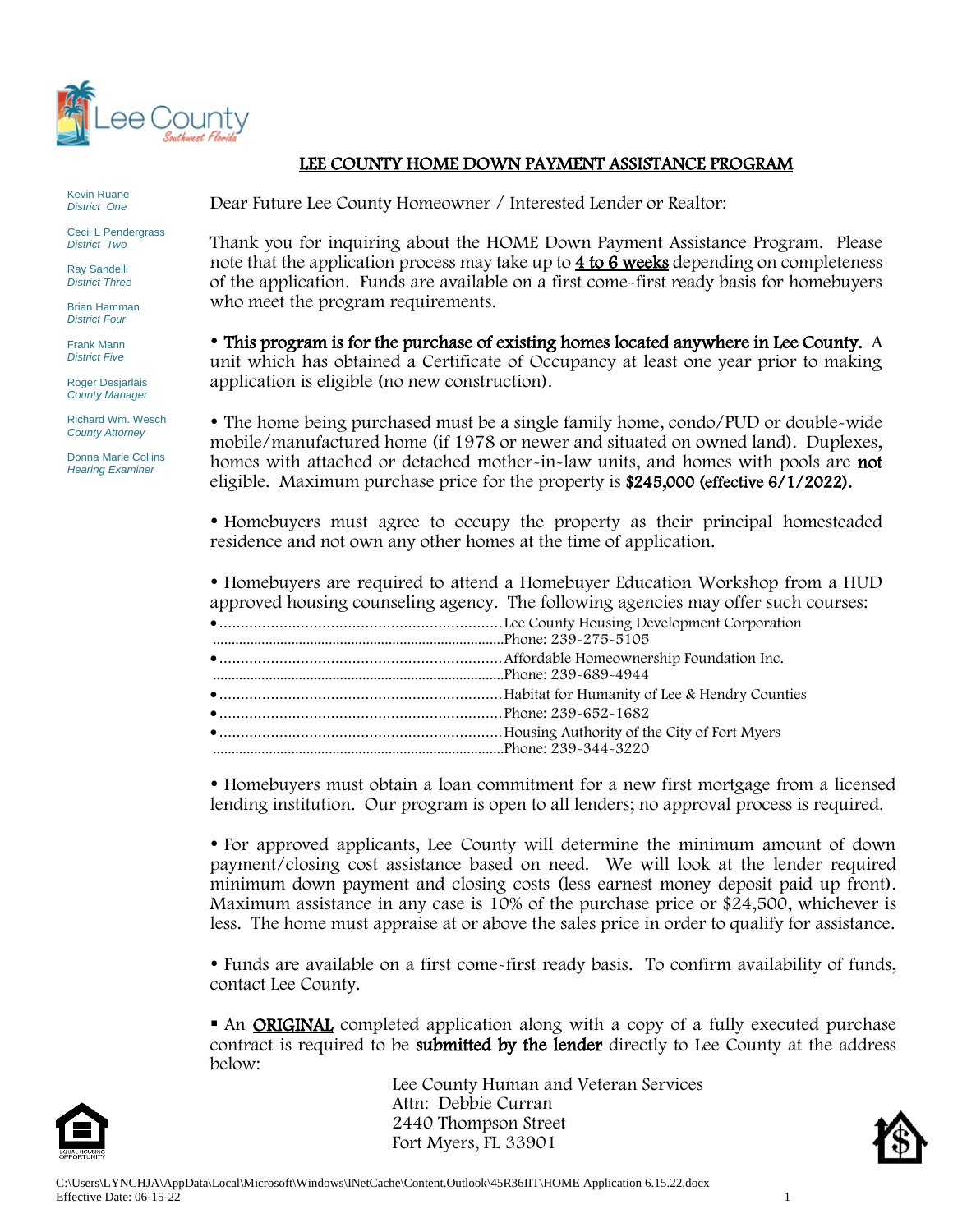Applicant's Name:

# The items listed below are required to be submitted at time of initial application:

| Documentation (please put application package in this order; top to bottom)                    | Received |
|------------------------------------------------------------------------------------------------|----------|
| Lender Referral Form                                                                           |          |
| HOME Application (3 Pages) – Must be completed and signed by all ADULT household               |          |
| members                                                                                        |          |
| Terms of First Mortgage                                                                        |          |
| Authorization For the Release of Information - Must be signed by all ADULT household           |          |
| members                                                                                        |          |
| Purchaser's Acknowledgement of Monitoring Performance                                          |          |
| Conflict of Interest Disclosure-Must be signed by all ADULT household members                  |          |
| Purchaser's Acknowledgement of Terms                                                           |          |
| Notice Regarding Collection of Social Security Numbers                                         |          |
| Copies of Photo ID's for all ADULT household members                                           |          |
| Copies of Social Security Cards for all household members                                      |          |
| Copies of Permanent Resident Alien Cards for all household members, if applicable              |          |
| Copies of Birth Certificates for all household members under 18                                |          |
| Copy Signed First Mortgage Loan Application (1003)                                             |          |
| Copy Signed First Mortgage Loan Estimate                                                       |          |
| Copy of First Mortgage Loan Pre-Approval                                                       |          |
| Copies of Verifications of Income, including VOE's for all sources of income, including full-  |          |
| time and part-time employment, social security awards letters, pension, child support,         |          |
| alimony, unemployment, worker's comp., etc. Verifications of Income must be included for       |          |
| ALL household members                                                                          |          |
| Copies Current pay-stubs (2 months) for ALL household members                                  |          |
| Copy Current Year Federal Income Tax Returns, all pages and all schedules including W-2's,     |          |
| 1099's, etc.                                                                                   |          |
| Copies 2 Years of Tax Returns for all self-employed borrowers including signed/dated           |          |
| Year-to-Date Profit and Loss, if applicable                                                    |          |
| Copy Divorce Decree, if applicable                                                             |          |
| Copy Child Support Court Order Documentation/Verification, if applicable                       |          |
| Copies Verifications of Deposit (VOD's) for all asset accounts including interest rates on all |          |
| accounts, including checking, savings, money market accounts, CD's, IRA's, 401(k), or other    |          |
| retirement accounts, etc. Must be provided for ALL household members                           |          |
| Copies Current two months Bank Statements for all asset accounts including checking,           |          |
| savings, money market accounts, CD's, IRA's, 401(k), or other retirement accounts, etc. Must   |          |
| be provided for ALL household members                                                          |          |
| Copy Fully Executed Purchase Contract with all applicable addendums, i.e. lead based paint     |          |
| addendum for homes built prior to 1978                                                         |          |
|                                                                                                |          |
| These items are required to be submitted prior to closing:                                     |          |
|                                                                                                |          |
| Copy of First Mortgage Loan Commitment/Approval                                                |          |
| Copy Homebuyer Education Certificate                                                           |          |
| Verification of Earnest Money Deposit paid                                                     |          |
| Copy Appraisal                                                                                 |          |
| For homes built prior to 1978, Certified Lead Based Paint Inspection performed by EPA/HUD      |          |
| approved lead based paint inspector or certified risk assessor (order after HOME approval)     |          |
| Seller Signed Uniform Relocation Act Disclosure                                                |          |
|                                                                                                |          |

# NOTE: Incomplete applications will be sent back to the submitting lender without processing.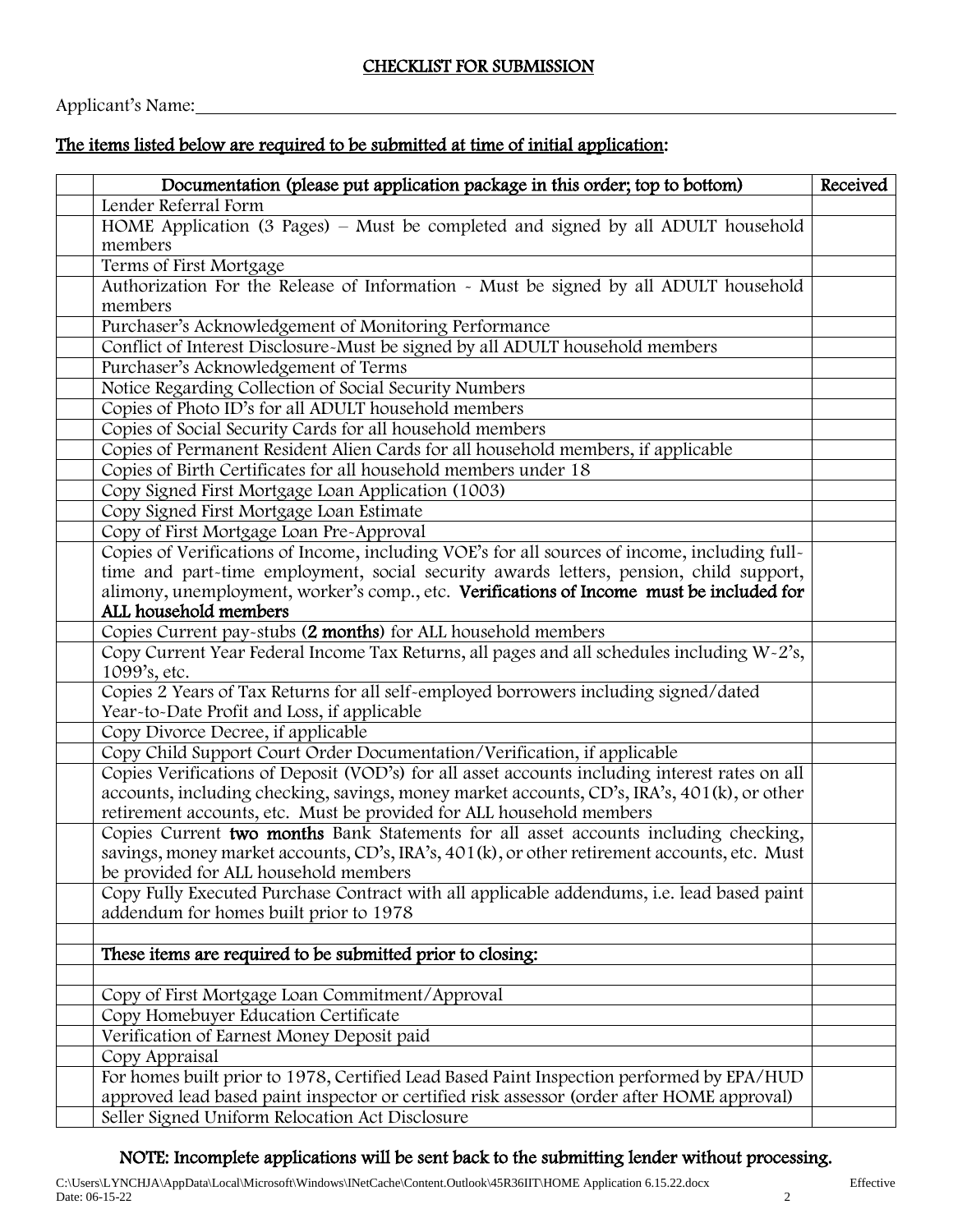# LENDER REFERRAL FORM

The applicant identified below appears to meet the eligibility requirements of Lee County's HOME Down Payment Assistance Program based on preliminary information received during their mortgage application.

| Applicant(s) Name:        |    |                                                        |    |  |
|---------------------------|----|--------------------------------------------------------|----|--|
| Subject Property Address: |    |                                                        |    |  |
| Date Request Submitted:   |    | Anticipated Closing Date:                              |    |  |
| DPA Amount Requested:     | \$ | Other Assistance:                                      | \$ |  |
| Household Size:           |    | Debt-to-Income Ratios:                                 |    |  |
|                           |    | Lending Institution Information                        |    |  |
| Lending Institution:      |    |                                                        |    |  |
| Lender Address:           |    |                                                        |    |  |
| Loan Officer:             |    | Loan Processor:                                        |    |  |
| LO Phone:                 |    | LP Phone:                                              |    |  |
| LO Fax:                   |    | LP Fax:                                                |    |  |
| LO E-mail:                |    | LP E-mail:                                             |    |  |
| Closing Agent Information |    |                                                        |    |  |
| Closing Agent Company:    |    |                                                        |    |  |
| Closing Agent Address:    |    |                                                        |    |  |
| Closing Agent Contact:    |    | Closing Agent E-mail:                                  |    |  |
| Closing Agent Phone:      |    | Closing Agent Fax:                                     |    |  |
|                           |    | Inspection Contact Information - Listing/Selling Agent |    |  |
| Listing Agent Company:    |    |                                                        |    |  |
| Listing Agent Contact:    |    | Listing Agent E-mail:                                  |    |  |
| Listing Agent Phone:      |    | Listing Agent Fax:                                     |    |  |
| Selling Agent Company:    |    |                                                        |    |  |
| Selling Agent Contact:    |    | Selling Agent E-mail:                                  |    |  |
| Selling Agent Phone:      |    | Selling Agent Fax:                                     |    |  |

Signature of Loan Agent Date

#### PROCESSING TIME CAN TAKE UP TO 30 WORKING (BUSINESS) DAYS! PRELIMINARY APPLICATION CAN BE SUBMITTED VIA EMAIL, U.S. MAIL, OR IN PERSON. FAXED APPLICATIONS WILL NOT BE ACCEPTED.

#### Instructions: Submit all items from Checklist for Submission to:

Lee County Human and Veteran Services 2440 Thompson Street Fort Myers, FL 33901 ATTN: Debbie Curran Phone: (239) 533-7938 ⬧ Fax: (239) 533-7955 ⬧ E-mail: [DCurran@leegov.com](mailto:DCurran@leegov.com)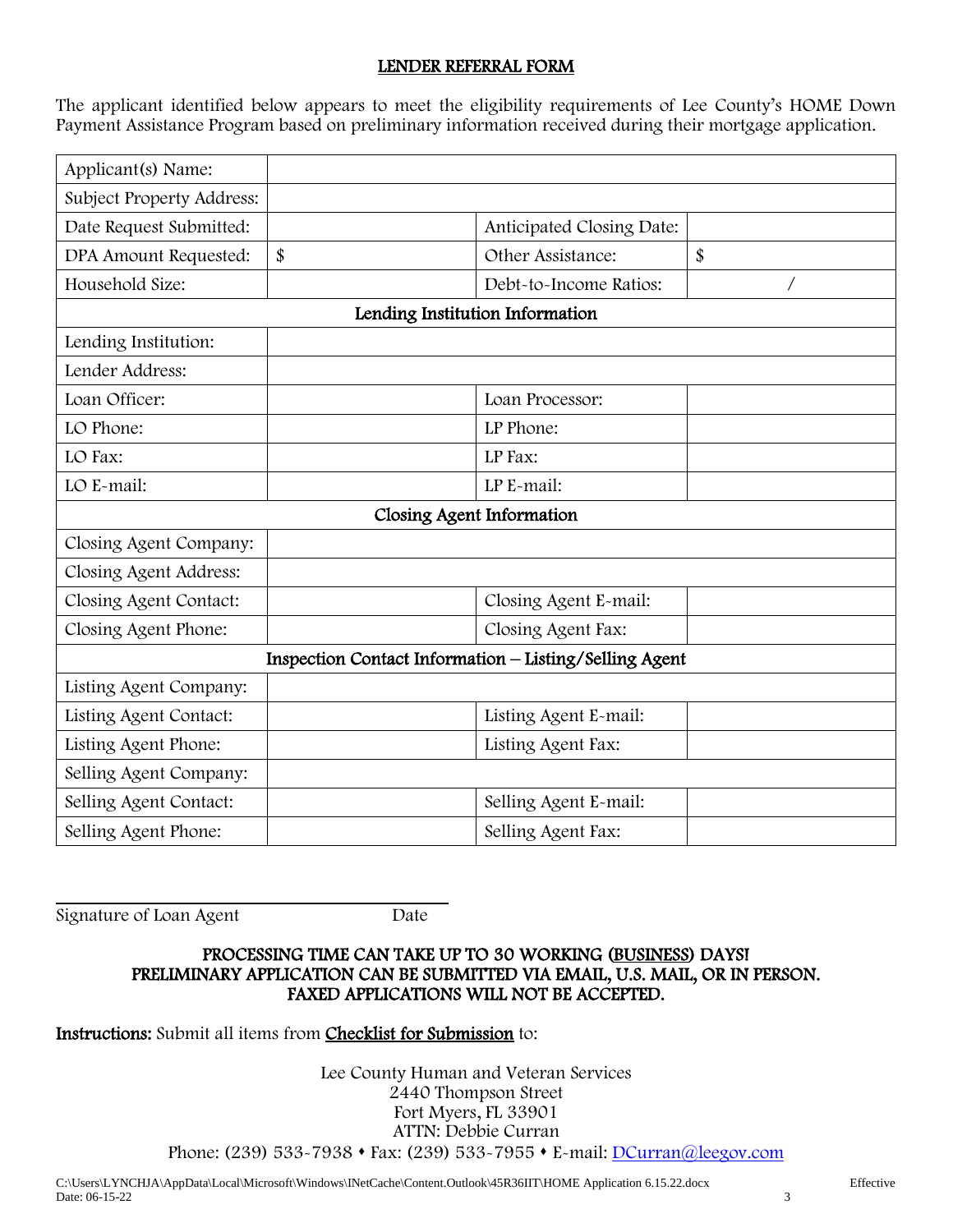

# HOME Down Payment Assistance Application

Applicant Information (all adult household members must complete/sign; use separate sheets as necessary):

| Applicant/Co-<br><b>Applicant General</b><br>Information | Applicant | Co-Applicant |
|----------------------------------------------------------|-----------|--------------|
| <b>Full Legal Name:</b>                                  |           |              |
| Social Security #:                                       |           |              |
| Date of Birth:                                           |           |              |
| Street Address:                                          |           |              |
| City, State Zip:                                         |           |              |
| Length at address:                                       |           |              |
| Home Phone:                                              |           |              |
| Cell: Phone:                                             |           |              |
| Work Phone:                                              |           |              |
| E-mail Address:                                          |           |              |
| Marital Status:                                          |           |              |

# Declarations (circle one for each question):

|                                                                                        |            | Applicant | $Co-App$ |                |
|----------------------------------------------------------------------------------------|------------|-----------|----------|----------------|
| Are you a US Citizen?                                                                  | Yes        | No.       | Yes      | N <sub>O</sub> |
| Are you a Permanent resident alien?                                                    | <b>Yes</b> | No.       | Yes      | N <sub>O</sub> |
| Have you and/or your spouse or co-applicant owned a home in the past 3 years?          | Yes.       | No.       | Yes      | N <sub>o</sub> |
| Do you have any outstanding unpaid collections or judgments?                           | Yes.       | No.       | Yes.     | No.            |
| Have you been declared bankrupt within the past 7 years?                               | <b>Yes</b> | No.       | Yes      | N <sub>o</sub> |
| Have you had a property foreclosed upon or given title or deed in lieu of foreclosure? | <b>Yes</b> | No.       | Yes      | N <sub>O</sub> |
| Are you a party to a lawsuit?                                                          | Yes.       | No.       | Yes      | N <sub>O</sub> |
| Have you applied for a house through any other non-profit agency?                      | Yes.       | No.       | Yes      | No.            |
| Have you disposed of any major assets in the past two years?                           | Yes:       | No.       | Yes      | No.            |
| If so, how much? $\$                                                                   |            |           |          |                |
| Have you ever been awarded child support for any of your children, regardless of       | Yes        | No.       | Yes      | No.            |
| whether or not it is received?                                                         |            |           |          |                |
| If yes, in what State and County was it awarded?                                       |            |           |          |                |

# ALL Household Members:

| Name (s) | Social Security<br>Number | Date of Birth | Sex | Relationship<br>to Applicant | Marital<br>Status M, S,<br>W, D | Citizenship<br>Status? |
|----------|---------------------------|---------------|-----|------------------------------|---------------------------------|------------------------|
|          |                           |               |     | Self                         |                                 |                        |
|          |                           |               |     |                              |                                 |                        |
|          |                           |               |     |                              |                                 |                        |
|          |                           |               |     |                              |                                 |                        |
|          |                           |               |     |                              |                                 |                        |
|          |                           |               |     |                              |                                 |                        |
|          |                           |               |     |                              |                                 |                        |

Is applicant, co-applicant, or any other household member, age 18 or older, a full-time student? Yes ❑ No ❑ If yes, please list student name: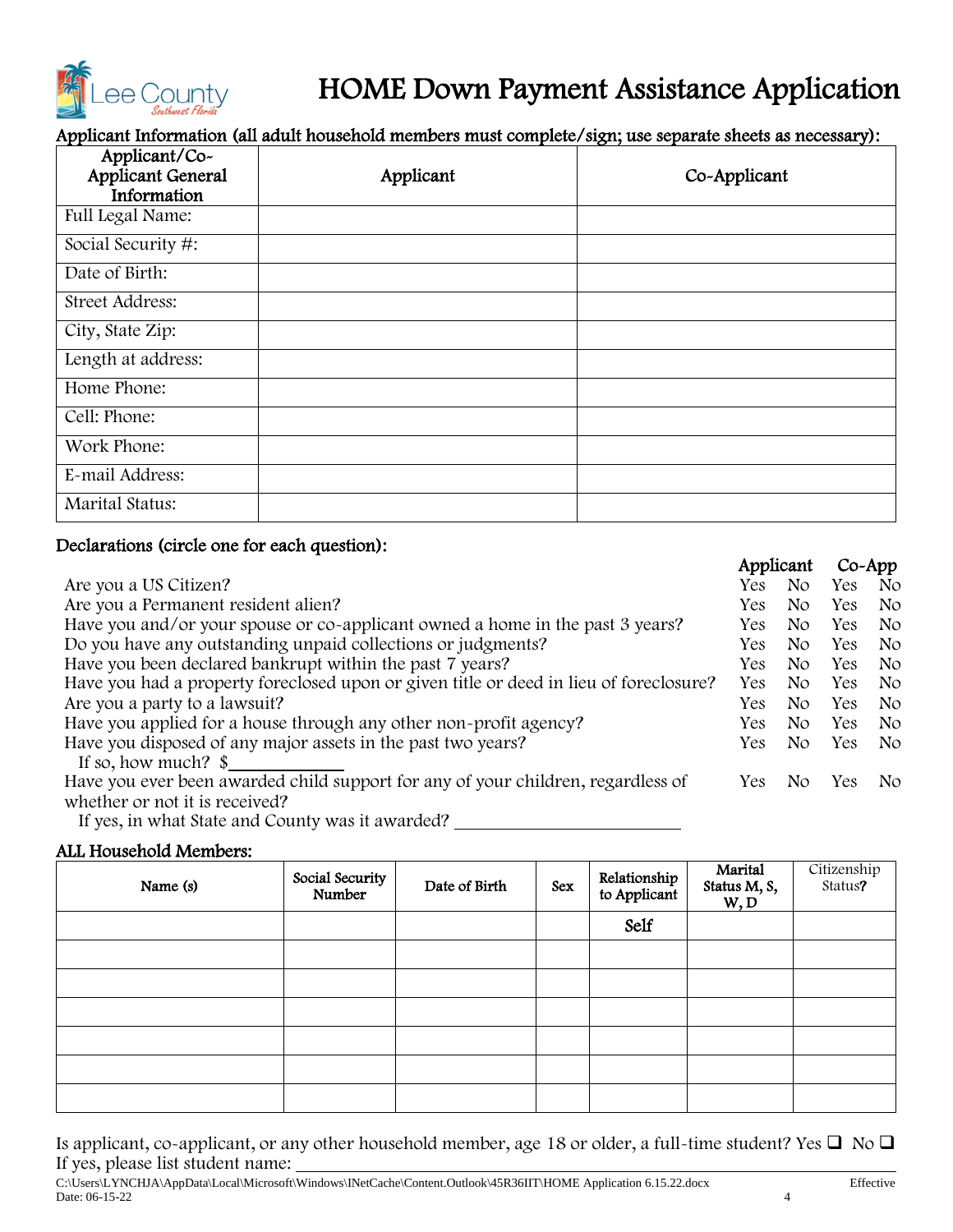Does anyone plan to live with you in the future who is (are) not listed above? Yes  $\Box$  No  $\Box$ 

Does the applicant or co-applicant own a home? Yes  $\square$  No  $\square$ ; Monthly rent/mortgage:  $\underline{\$}$ 

Number of persons in household who are:

| White                  | Black           | Native American/Indian |  |  |  |
|------------------------|-----------------|------------------------|--|--|--|
| Asian/Pacific Islander | Hispanic        | <b>Other</b>           |  |  |  |
| Elderly (62 and over)  | <b>Disabled</b> | Name(s) of disabled?   |  |  |  |

Household type: Single ❑ Two-parent ❑ Single-parent ❑ Married ❑ Individuals ❑

# Applicant /Co-Applicant /Other Adult Household Member Employment Information:

| Employee Name:                                                 | <b>Employer Name:</b> |                |  |  |
|----------------------------------------------------------------|-----------------------|----------------|--|--|
| Position:                                                      | Supervisor:           |                |  |  |
| Address / Phone:                                               |                       | Time Employed: |  |  |
| Pay Rate:                                                      |                       | Pay Frequency: |  |  |
| Annual Income (gross salary, overtime, tips, bonuses, etc): \$ |                       |                |  |  |

| Employee Name:                                                 | <b>Employer Name:</b> |  |  |
|----------------------------------------------------------------|-----------------------|--|--|
| Position:                                                      | Supervisor:           |  |  |
| Address / Phone:<br>Time Employed:                             |                       |  |  |
| Pay Rate:                                                      | Pay Frequency:        |  |  |
| Annual Income (gross salary, overtime, tips, bonuses, etc): \$ |                       |  |  |

# NOTE: Attach additional sheets as necessary for all household members 18 years and over.

# Annual Household Income (for all household members 18 and over):

| Source                  | Applicant | Co-Applicant | Other member(s)<br>18 or over | Total |
|-------------------------|-----------|--------------|-------------------------------|-------|
| Gross Salary            |           |              |                               |       |
| Overtime, Tips, Bonuses |           |              |                               |       |
| Alimony/Child Support   |           |              |                               |       |
| Social Security         |           |              |                               |       |
| Retirement/Pension      |           |              |                               |       |
| AFDC, Welfare           |           |              |                               |       |
| Interest/Dividends      |           |              |                               |       |
| Unemployment            |           |              |                               |       |
| Workers Compensation    |           |              |                               |       |
| Net Business Income     |           |              |                               |       |
| Other                   |           |              |                               |       |
|                         |           |              | <b>Total Annual Income</b>    | \$    |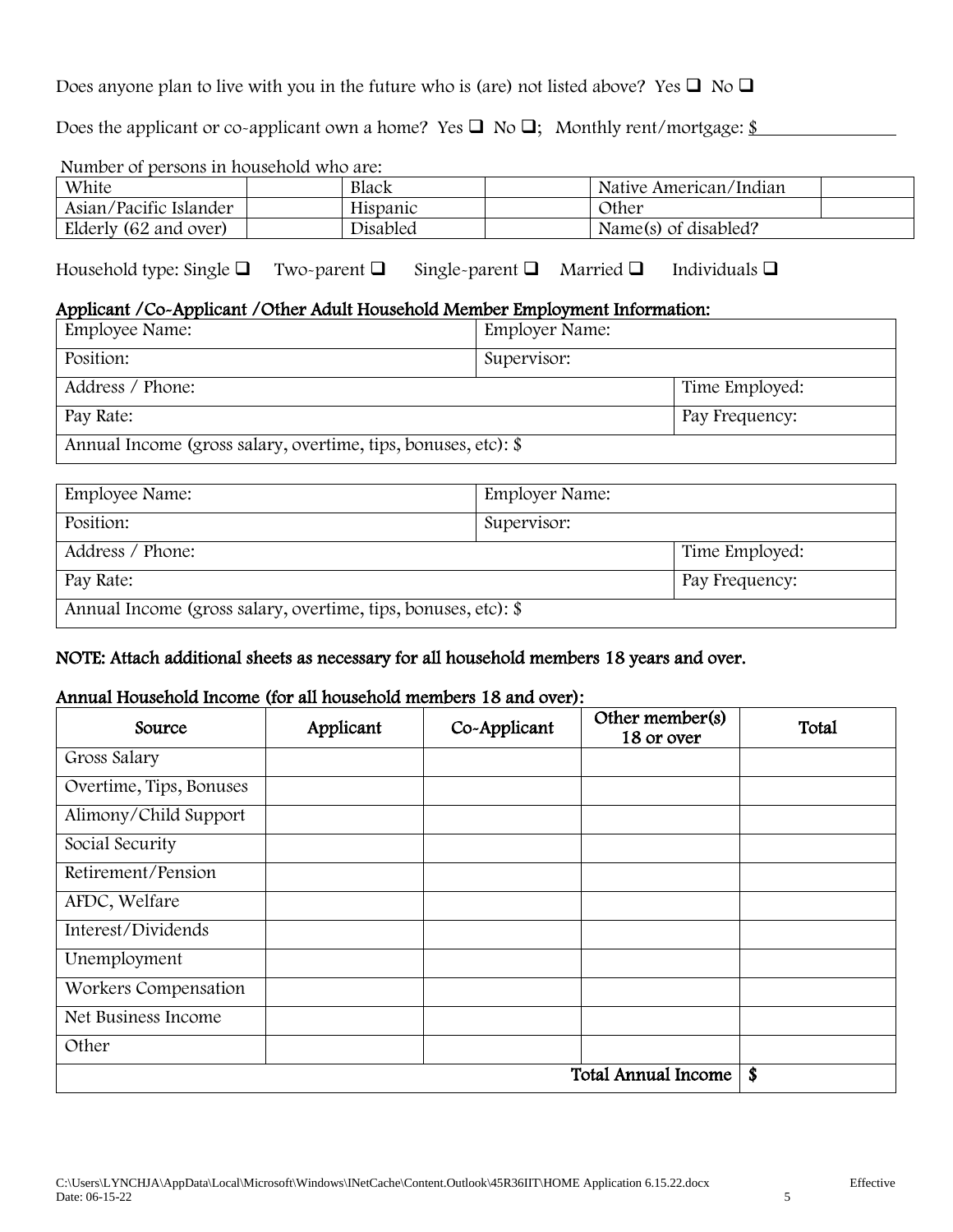#### Assets (for all household members):

| Type                 | Institution      | Owner | Account# | Cash Value |
|----------------------|------------------|-------|----------|------------|
| Checking Account     |                  |       |          |            |
| Savings Account      |                  |       |          |            |
| Money Market         |                  |       |          |            |
| Stocks, Bonds, CD's  |                  |       |          |            |
| IRA's, 401(k)        |                  |       |          |            |
| Equity in Properties |                  |       |          |            |
| Life Insurance       |                  |       |          |            |
| Other                |                  |       |          |            |
|                      | $\boldsymbol{s}$ |       |          |            |

# Liabilities (for all household members 18 and over including credit card debt, auto and installment debt):

| Type               | Creditor's Name   | Monthly Payment | Balance |
|--------------------|-------------------|-----------------|---------|
|                    |                   |                 |         |
|                    |                   |                 |         |
|                    |                   |                 |         |
|                    |                   |                 |         |
|                    |                   |                 |         |
| Rent/Lease Payment |                   |                 | N/A     |
| Mortgage           |                   |                 |         |
|                    | Total Liabilities | $\sqrt[4]{3}$   | \$      |

How did you hear about the HOME program?

WARNING: Title 18, Section 1001 of the U.S. Code states that a person is guilty of a felony for knowingly and willingly making false or fraudulent statements to a department of the United States Government; which is punishable under the provisions of Title 18, Section 1014 of the U.S. Code.

**WARNING:** Florida Statute 817 provides that willful false statements or misrepresentation concerning income and assets or liabilities relating to financial condition is a misdemeanor of the first degree and is punishable by fines and imprisonment provided under S 775.082 or 775.083

I/We understand that any willful misstatement of information will be grounds for disqualification. I/We certify that the application information provided is true and complete to the best of my/our knowledge. I/We consent to the disclosure of information for the purpose of income verification related to making determination of my/our eligibility for program assistance. I/We agree to provide any documentation needed to assist in determining eligibility and are aware that all information and documents provided are a matter of public record.

#### **I certify that the above information is true and correct. I also understand that it is my responsibility to report all changes to my household composition or income in writing, within ten (10) business days of such change.**

| Applicant's Signature                  | Date | Co-Applicant's Signature               | Date |
|----------------------------------------|------|----------------------------------------|------|
|                                        |      |                                        |      |
| Other Adult Household Member Signature | Date | Other Adult Household Member Signature | Date |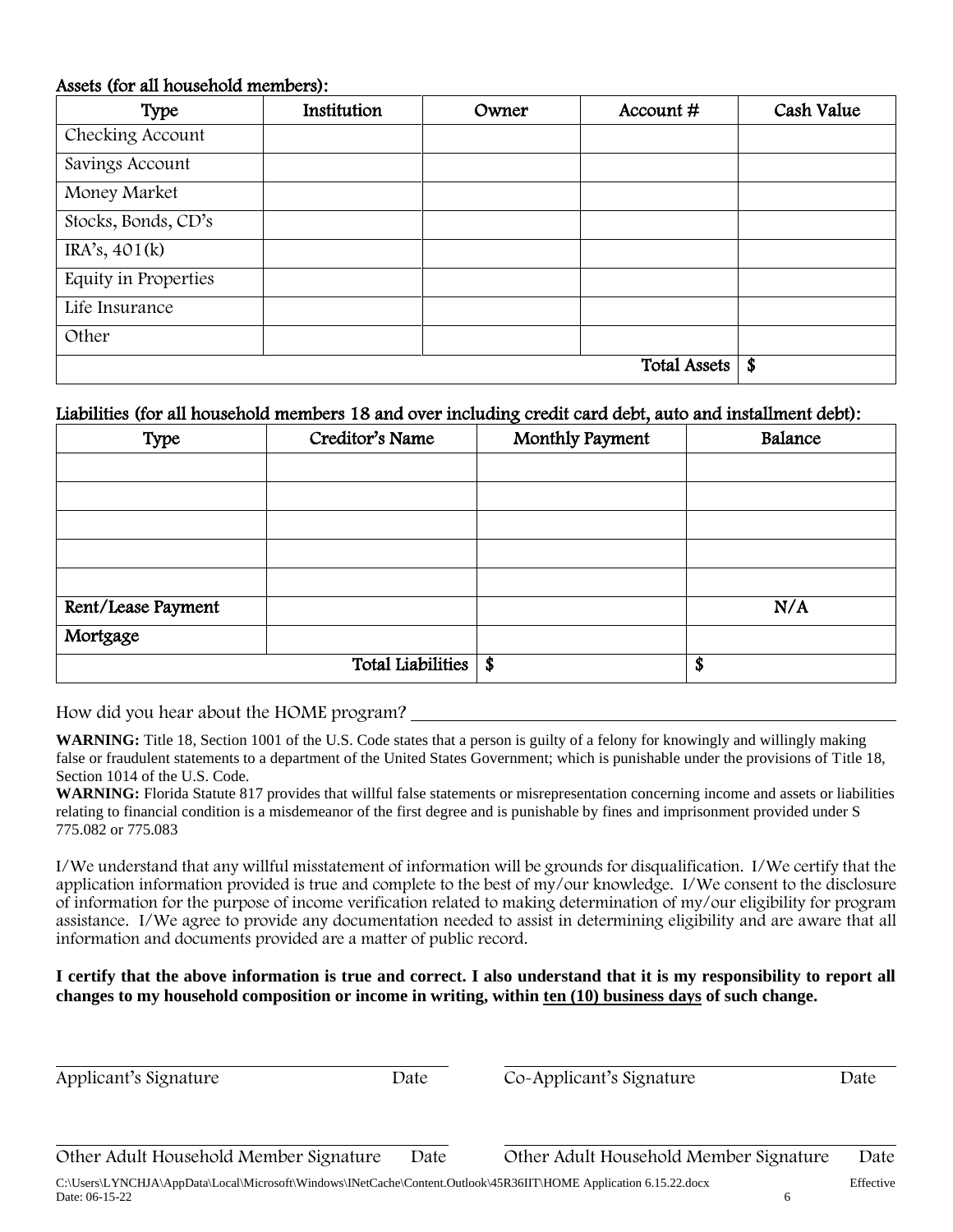#### TERMS OF FIRST MORTGAGE

(to be completed by Mortgage Loan Officer)

|                      | Borrower's Name: Name: Name and South Assembly Name and South Assembly Name and South Assembly Name and South Assembly Name and South Assembly Name and South Assembly Name and Assembly Name and Assembly Name and Assembly N |              |                                       |   |
|----------------------|--------------------------------------------------------------------------------------------------------------------------------------------------------------------------------------------------------------------------------|--------------|---------------------------------------|---|
|                      | Property Address: 1988 and 2008 and 2008 and 2008 and 2008 and 2008 and 2008 and 2008 and 2008 and 2008 and 20                                                                                                                 |              |                                       |   |
|                      | Lending Institution:                                                                                                                                                                                                           |              |                                       |   |
| First Mortgage Terms |                                                                                                                                                                                                                                |              |                                       |   |
|                      | 1. Loan Amount: $\frac{\S}{}$                                                                                                                                                                                                  |              |                                       |   |
| 2. Loan Type         | $\Box$ Conventional Conforming<br>$\Box$ Conventional Non-Conforming<br>$\Box$ FHA<br>$\Box$ VA<br>$\Box$ USDA                                                                                                                 |              |                                       |   |
| 3. Loan Term:        |                                                                                                                                                                                                                                | $\Box$ Years | $\Box$ Months                         |   |
|                      |                                                                                                                                                                                                                                | Locked In?   | $\Box$ Yes $\Box$ No                  |   |
| 5. Fixed Rate?       |                                                                                                                                                                                                                                |              | Lender Required Minimum Down Payment: | % |

The above borrower is applying for assistance through Lee County's HOME Down Payment Assistance Program.

The undersigned loan officer hereby declares that the above first mortgage loan information is true and correct. If any of the above terms change between now and closing, the undersigned loan officer will immediately contact Lee County Human and Veteran Services (LCHVS). Any approval given by LCHVS may be declared null and void if any of the above information changes and is no longer acceptable to LCHVS.

Acknowledged by:

| Applicant's Signature  | Date | Co-Applicant's Signature  | Date |
|------------------------|------|---------------------------|------|
| Loan Officer Signature | Date | Loan Officer Printed Name |      |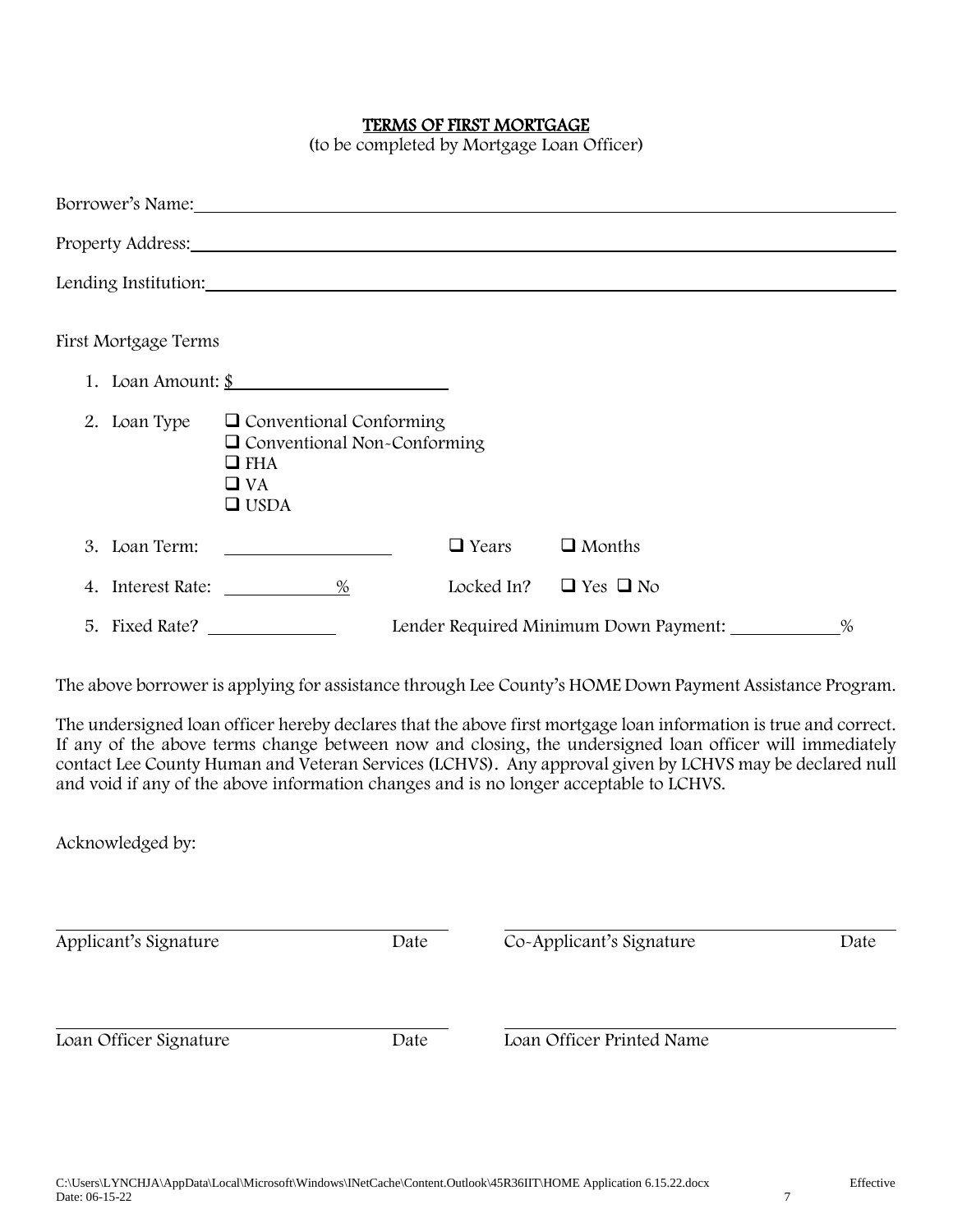# AUTHORIZATION FOR THE RELEASE OF INFORMATON

I/We, 1/We, 2002 and 100 and 100 and 100 and 100 and 100 and 100 and 100 and 100 and 100 and 100 and 100 and 100 and 100 and 100 and 100 and 100 and 100 and 100 and 100 and 100 and 100 and 100 and 100 and 100 and 100 and 1 authorize the release without liability, of information regarding my/our employment, income, and/or assets to Lee County Human and Veteran Services, for purposed of verifying information provided as part of determining eligibility for assistance under the HOME Down Payment Assistance Program. I/We understand that only information necessary for determining eligibility can be requested.

# Type of Information to be verified:

I/We understand that previous or current information regarding me/us may be required. Verifications that may be requested are, but not limited to: personal identity, employment history, hours worked, salary and payment frequency, commissions, raises, bonuses and tips; cash help in checking/savings accounts, stocks, bonds, certificate of deposits, Individual Retirement Accounts, interest dividends; payments from Social Security, annuities, insurance policies, retirement funds, pensions, disability or death benefits, unemployment, disability or worker's compensation; welfare assistance, net income from the operation of a business, and alimony or child support payments., etc.

# Organizations/Individuals that may be asked to provide written/oral verifications are, but not limited to:

Past/Present Employers<br>
Banks, Financial or Retirement Institutions<br>
Social Security Administration Banks, Financial or Retirement Institutions Social Security Administration<br>State unemployment Agency Veteran's Administration State unemployment Agency Welfare Agency Other

# Agreement to Conditions:

I/We agree that a photocopy of this authorization may be used for the purposes stated above. I/We understand that I/we have the right to review this file and correct any information found to be incorrect.

Applicant's Signature Date Date Co-Applicant's Signature Date

Other Adult Household Member Signature Date Other Adult Household Member Signature Date

Note: This general consent form may not be used to request a copy of a tax return. If one is needed, contact your local IRS office for Form 4506, "Request for Copy of Tax Return" and prepare and sign separately.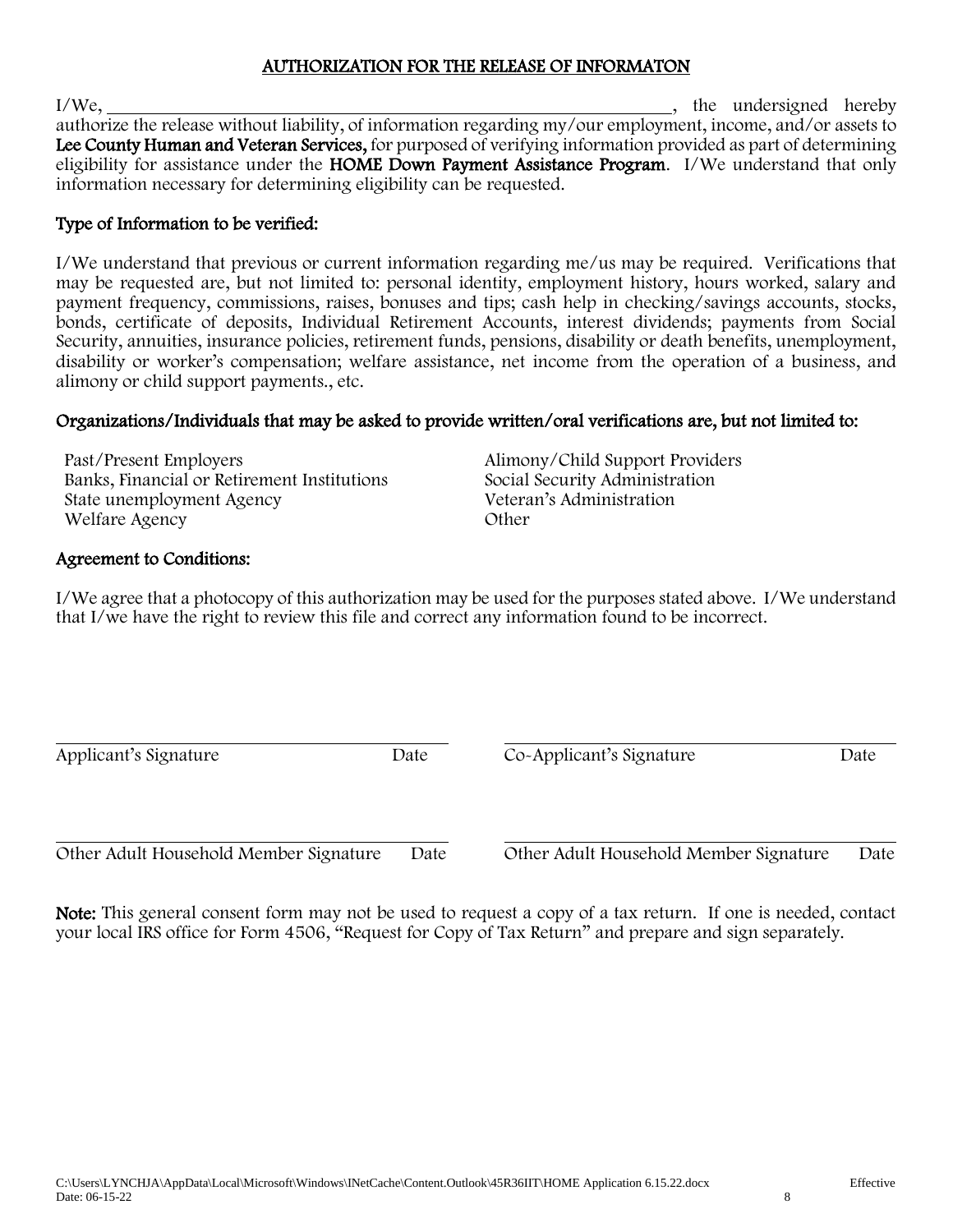# **CLIENT INFORMED CONSENT & RELEASE OF INFORMATION AUTHORIZATION**

*For Client Services Network of Lee County (CSN)*

#### **THIS NOTICE DESCRIBES HOW INFORMATION ABOUT YOU MAY BE USED AND DISCLOSED AND HOW YOU CAN GET ACCESS TO THIS INFORMATION. PLEASE REVIEW IT CAREFULLY.** IF YOU HAVE ANY QUESTIONS OR DESIRE ANY FURTHER INFORMATION REGARDING THIS FORM, PLEASE CONTACT THE CSN SYSTEM ADMINISTRATOR AT (239) 533-7925.

In order to best serve your needs at Lee County Human and Veteran Services to develop meaningful treatment plans, to determine your continuing eligibility for services, and to monitor your progress in complying with the terms of your shelter, housing or other services, Lee County Human and Veteran Services and the Continuum of Care need to exchange, share, and/or release data, information or records they may collect about you.

The information contained in your case records with any Agency is considered confidential and privileged and cannot be exchanged, shared and or/released without your express and informed written consent, except where otherwise authorized by law. Please understand that access to shelter, housing and services is available without your consent for the release of the information. However, your consent, although optional, is a critical component of our community's ability to provide the most effective services and housing possible.

I understand that:

- This Agency may not condition the provision of services to me on my signing this consent/authorization (this Agency may not refuse to serve me simply because I do not want my information shared with other agencies).
- This form specifically authorizes the use of information about me in research conducted using information maintained in CSN. I will not be personally identified by name, social security number, or any other unique characteristic in published research reports. The type of research that will be conducted using this information includes reports on the number and characteristics of people using different types of services, the effectiveness of services, and changes in patterns over time.
- **If I give permission, the CSN allows information about me, including my photograph, to be shared with other CSN Partner Agencies.** This may include, but is not limited to, information regarding my education history and employment background, income, program eligibility and participation, and personal history. The purpose of sharing information this way is to help the agencies that I seek services from obtain information about me more quickly, assist with my case management, and to help connect me with the services I need.
- Agencies that join CSN after I sign this consent/authorization also will have access to the personal information that I authorize for data sharing. This Agency must make reasonable accommodations to allow me to view the updated list of CSN Partnering Agencies.
- I have the right to inspect, copy, and request all records maintained by Agency relating to the provision of services provided by Agency to me and to receive copy of this form unless specifically denied under federal or state law. I understand that my records are protected by federal, state, and local regulations governing confidentiality of client records and cannot be disclosed without my written consent unless otherwise authorized by law. I may revoke this authorization at any time verbally or by written request, but the cancellation will not be retroactive. I understand that this release is valid for one year.

#### **I give my consent to the exchange of information on CSN: Yes**  $\Box$  **No**  $\Box$ **I have read this document or it was read and/or explained to me and I fully understand and agree with the terms of this document.**

| <b>Signature of client</b>                          | Date: | <b>Signature of client</b>                                            | Date: |  |  |
|-----------------------------------------------------|-------|-----------------------------------------------------------------------|-------|--|--|
| <b>Printed name of client</b>                       |       | <b>Printed name of client</b>                                         |       |  |  |
|                                                     |       | <b>CSN Partnering Agencies</b>                                        |       |  |  |
| Affordable Homeownership Foundation Inc.            |       | Lee County Pretrial Services                                          |       |  |  |
| After the Rain                                      |       | Lee Health                                                            |       |  |  |
| American Red Cross                                  |       | Lehigh Community Services                                             |       |  |  |
| Ann's Restoration House                             |       | <b>Oasis Luther Services</b>                                          |       |  |  |
| Children's Home Society of Florida                  |       | <b>Open Arms Foundation</b>                                           |       |  |  |
| Community Assisted & Supported Living               |       | Public Defender's Office                                              |       |  |  |
| <b>Community Cooperative</b>                        |       | SalusCare, Inc.                                                       |       |  |  |
| Department of Veteran Affairs                       |       | The Salvation Army                                                    |       |  |  |
| Jewish Family & Children's Service of the Suncoast  |       | Triage Outreach Center                                                |       |  |  |
| Lee County Department of Human and Veteran Services |       | United Way 211                                                        |       |  |  |
| Lee County Housing Development Corporation Inc.     |       | UW House Interfaith Caregivers                                        |       |  |  |
| Lee County Homeless Coalition                       |       |                                                                       |       |  |  |
|                                                     |       | For current agency contact information, please visit HMIS. Leegov.com |       |  |  |
|                                                     |       | PURCHASER'S ACKNOWLEDGEMENT OF MONITORING PERFORMANCE                 |       |  |  |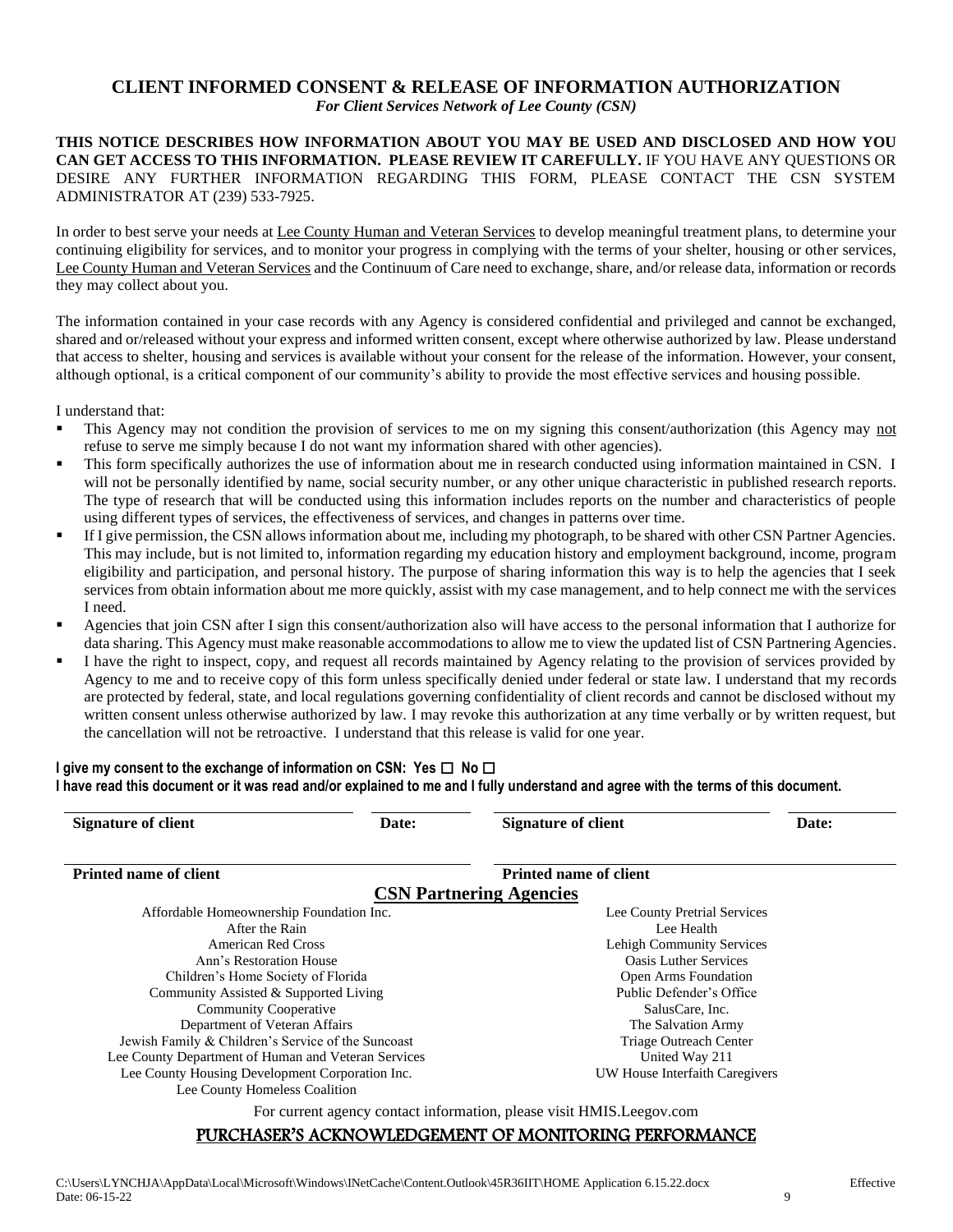Purchaser(s) acknowledge by signing this statement that they are fully aware of and intend to abide by the following terms and conditions:

- 1. Intend to occupy this property as my/our primary homesteaded residence. Lee County Human and Veteran Services (LCHVS) will perform an annual monitoring to endure that purchaser(s) is/are still occupying the subject property. Purchaser(s) agrees to promptly complete and return the survey letters that will be mailed each year during the term of the Lee County mortgage (ten (10) years from closing).
- 2. Purchaser(s) certifies that I/we do not currently own any residential real estate property.
- 3. Purchaser(s) understands that this document in no way guarantees approval under Lee County's HOME Down Payment Assistance Program.

| Does purchaser(s) presently live in subsidized housing? | $\Box$ Yes | $\Box$ No |
|---------------------------------------------------------|------------|-----------|
| Does property have a swimming pool?                     | $\Box$ Yes | $\Box$ No |

# Purchaser's Acknowledgement of HUD's Minimum Housing Quality Standards Inspection

The undersigned, , purchaser(s) of the , hereby acknowledge that Lee County Human and Veteran Services (LCHVS) will perform an inspection to determine whether or not the above property meets HUD's required inspection requirements. The property must pass this inspection in order for me/us to be eligible for HOME Down Payment Assistance. However, a passing inspection does not guarantee HOME Down Payment Assistance funds.

I/we understand that this inspection is not and should not be considered a "Home Inspection." Lee County HVS recommends that I/we obtain a Home Inspection including a defective drywall inspection (Chinese Drywall) performed by a licensed, insured independent Home Inspector/Drywall Inspector. If I/we choose to obtain a Home or Drywall inspection, a copy will be given to Lee County HVS. I/we further understand that Lee County HVS assumes no responsibility for the condition of the above property and does not warrant the house in any way.

I/we are entitled to receive a copy of the HUD required inspection performed by LCHVS and will contact the following person if I/we desire to receive a copy of the inspection report:

> Lee County Human and Veteran Services 2440 Thompson Street Fort Myers, FL 33901 ATTN: Debbie Curran Phone: (239) 533-7938 Fax: (239) 533-7955 E-mail: [DCurran@leegov.com](mailto:DCurran@leegov.com)

| Applicant's Signature                  | Date | Co-Applicant's Signature               | Date |
|----------------------------------------|------|----------------------------------------|------|
|                                        |      |                                        |      |
| Other Adult Household Member Signature | Date | Other Adult Household Member Signature | Date |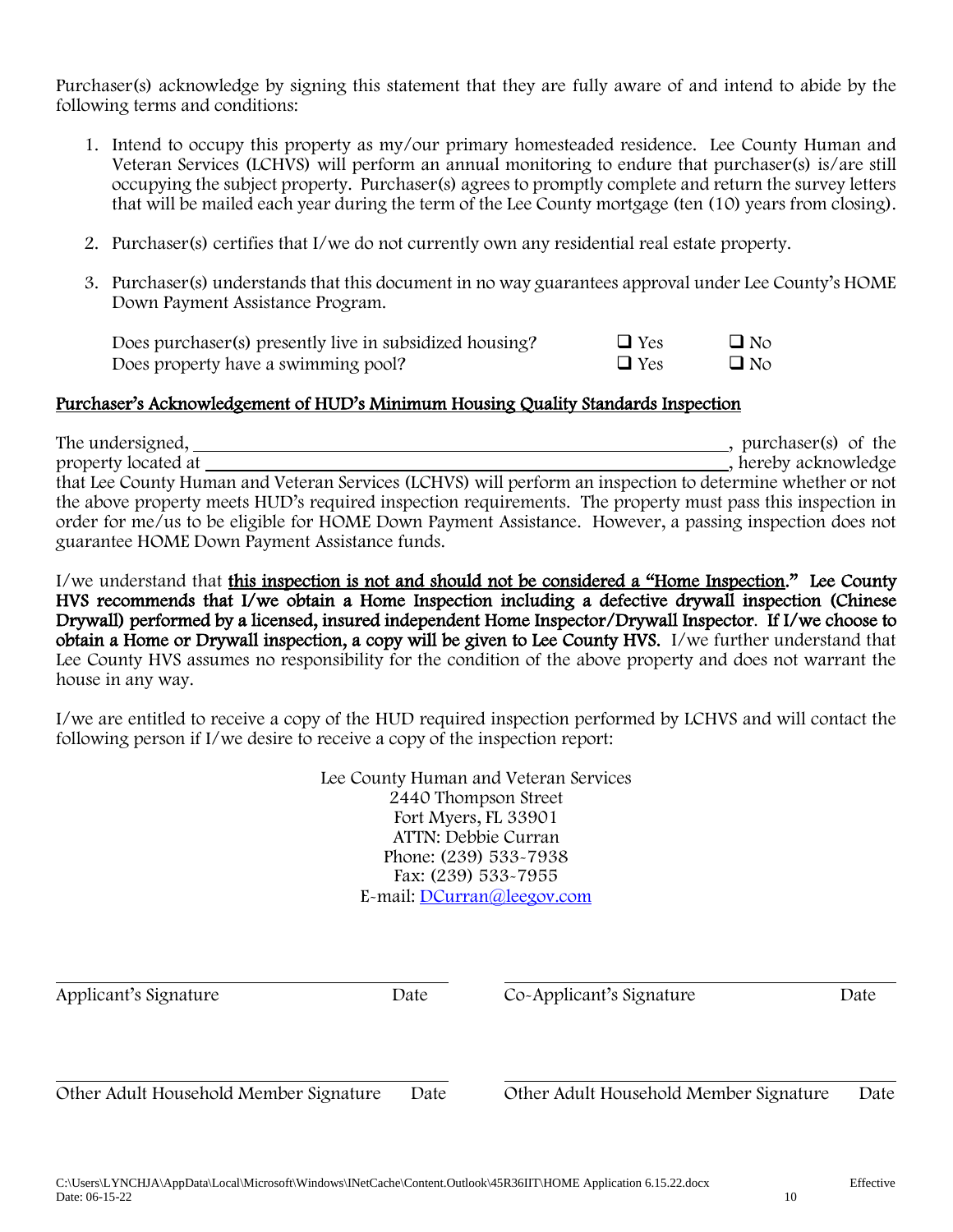#### **CONFLICT OF INTEREST DISCLOSURE**

I understand that I must disclose information regarding my relationship with Lee County or with other persons who may be associated within the County if there is real or perceived conflict of interest due to employment, financial interest, or familial or business relationship. I, therefore, attest to the following:

❑ I am a current Lee County Board of County Commissioners' official, employee, board member, commissioner, agent and/or other representative of the County.

Position/Title:

❑ I am a former Lee County Board of County Commissioners' official, employee, board member, commissioner, agent and/or other representative of the County.

Position/Title: Date Employment/Term Ended:

❑ I am related to or have a business relationship with a current Lee County Board of County Commissioners' official, employee, board member, commissioner, agent and/or other representative.

His/her name is:

The person is associated with the County in the capacity as:

The relationship of the person is as follows: ❑ Parent; ❑ Spouse; ❑ Immediate family; ❑ Business associate; ❑ Other:

❑ To the best of my knowledge, I am not aware of any current Lee County Board of County Commissioners' official, employee, board member, commissioner, agent and/or other representative of the County who is related to me or with whom I am a business associate.

WARNING: Title 18, Section 1001 of the U.S. Code states that a person is guilty of a felony for knowingly and willingly making false or fraudulent statements to a department of the United States Government; which is punishable under the provisions of Title 18, Section 1014 of the U.S. Code.

**WARNING:** Florida Statute 817 provides that willful false statements or misrepresentation concerning income and assets or liabilities relating to financial condition is a misdemeanor of the first degree and is punishable by fines and imprisonment provided under Statutes 775.082 or 775.083

| Name (Print) | Signature | Date |
|--------------|-----------|------|
|              |           |      |
|              |           |      |

Name (Print) Signature Date Date Date

#### **FOR STAFF USE ONLY**

In accordance with Federal regulations, this employee: **Does OR Does Not** exercise or has exercised any functions or responsibilities with respect to HUD-funded activities,

and  $\Box$ **Is** OR  $\Box$ **Is Not** in a position to participate in the decision making process or gain inside information regarding such activities. Therefore,

- ❑ **No conflict exists, or**
- ❑ **Exception to a real or perceived conflict exists and an exception will be filed.**

Signed by: The contract of the contract of the contract of the contract of the contract of the contract of the contract of the contract of the contract of the contract of the contract of the contract of the contract of the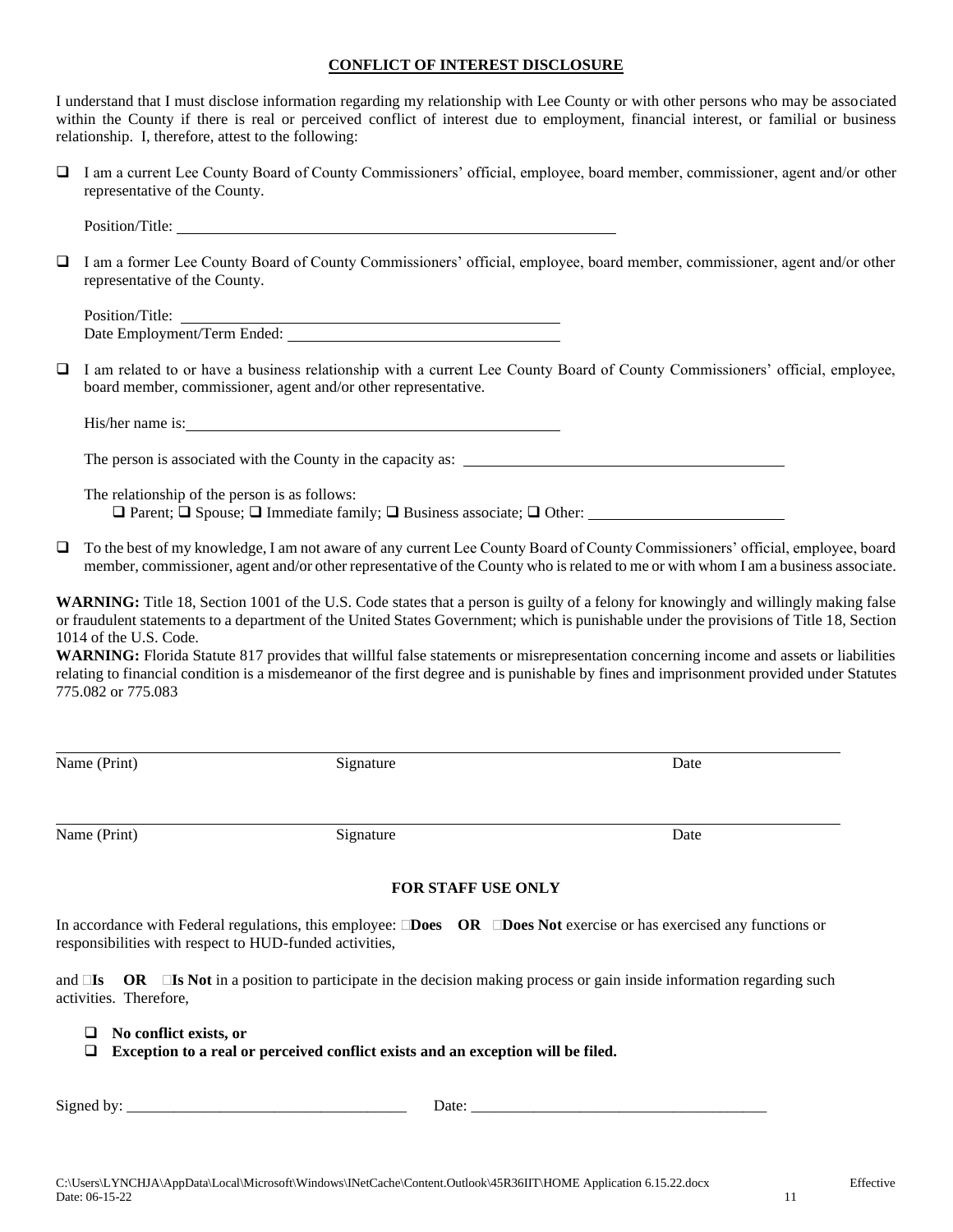#### PURCHASER'S ACKNOWLEDGEMENT OF TERMS

Lee County is offering a second mortgage program which will provide assistance to enable eligible families to become homebuyers. All assistance provided will be secured by a ten (10) year self-amortizing second mortgage on the property being purchased and can be used for down payment AND closing costs. For approved applicants, Lee County will determine the minimum amount of down payment/closing cost assistance based on need. We will look at the lender required minimum down payment and closing costs (less earnest money deposit paid up front). Maximum assistance in any case is 10% of the purchase price or \$21,400, whichever is less. The home must appraise at or above the sales price to be eligible for assistance. If all approved funds are not utilized for down payment and/or closing costs at the closing, the title company will be required to issue a refund payable to Lee County BoCC, c/o Lee County Human and Veteran Services. The homebuyer **cannot** receive **any** cash back, including any money paid towards earnest money deposit, application fee, appraisal, etc. If, during the ten year term, the property is sold, transferred, leased, or first mortgage is refinanced, or is not owner-occupied and homesteaded, then the prorated balance of the second mortgage will be due and payable in full. Funds will be reserved on a first come, first ready basis to eligible applicants who receive firm mortgage commitments from a licensed lending institution.

In order to be eligible for assistance, an applicant cannot own any other homes; **agree to occupy the property as their** principal homesteaded residence; have executed a purchase contract for purchase of an existing single family home (condos and PUD's included) in Lee County; and have gross annual household income which does not exceed the limits set forth below (Effective June 15, 2022):

| 1 person $\sim$ \$45,050 | 2 persons - \$51,450  | 3 persons - \$57,900 | 4 persons - \$64,300 |
|--------------------------|-----------------------|----------------------|----------------------|
| 5 persons - \$69,450     | 6 persons - $$74,600$ | 7 persons - \$79,750 | 8 persons - \$84,900 |

I/we acknowledge that this referral does not guarantee that I am approved for assistance in conjunction with Lee County's HOME Down Payment Assistance Program and/or permanent mortgage financing through the lender making this referral. I authorize the lender or its designated agent to release any information necessary to determine my/our eligibility for the program to Lee County Human and Veteran Services and/or designated agents of such.

| Please list all household members, including borrower(s) names (use additional sheet as necessary): |  |  |  |  |  |  |  |  |  |  |  |  |  |  |
|-----------------------------------------------------------------------------------------------------|--|--|--|--|--|--|--|--|--|--|--|--|--|--|
|                                                                                                     |  |  |  |  |  |  |  |  |  |  |  |  |  |  |

| Name | D/O/B | Relation    | Social Security # | Income |
|------|-------|-------------|-------------------|--------|
|      |       | <b>SELF</b> |                   |        |
|      |       |             |                   |        |
|      |       |             |                   |        |
|      |       |             |                   |        |
|      |       |             |                   |        |
|      |       |             |                   |        |

**WARNING:** Title 18, Section 1001 of the U.S. Code states that a person is guilty of a felony for knowingly and willingly making false or fraudulent statements to a department of the United States Government; which is punishable under the provisions of Title 18, Section 1014 of the U.S. Code.

**WARNING:** Florida Statute 817 provides that willful false statements or misrepresentation concerning income and assets or liabilities relating to financial condition is a misdemeanor of the first degree and is punishable by fines and imprisonment provided under S 775.082 or 775.083

I/we understand that any willful misstatement of information will be grounds for disqualification. I/we certify that the application information provided is true and complete.

| Applicant's Signature                  | Date | Co-Applicant's Signature               | Date |
|----------------------------------------|------|----------------------------------------|------|
| Other Adult Household Member Signature | Date | Other Adult Household Member Signature | Date |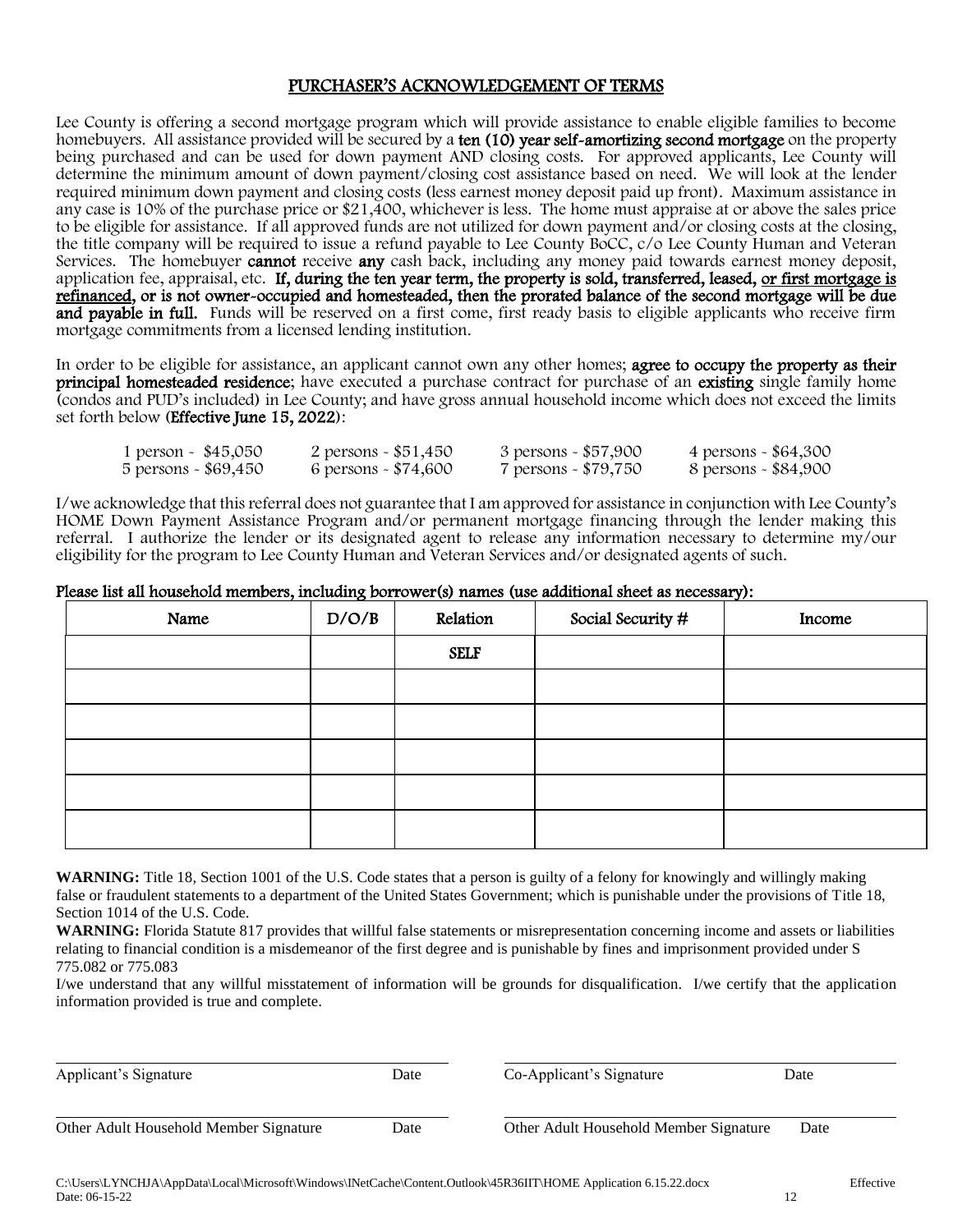



# **Lee County, Florida Human and Veteran Services (239) 533-7930**

#### **NOTICE REGARDING COLLECTION OF SOCIAL SECURITY NUMBERS**

The following disclosure is being made pursuant to section 119.071(5), Florida Statutes.

Social security numbers of applicants and household members are requested because this information has been determined to be imperative for the performance of the duties and responsibilities prescribed by law under this program. This information is not required by state or federal law; however, third-party verifications of social security numbers are necessary to determine eligibility for program services and specifically for the following purposes:

- 1. To verify an applicant's identity.
- 2. To verify household size.

A social security number collected pursuant to this notice can only be used by Lee County Board of County Commissioners for the purposes specified above.

#### **Nondisclosure except under limited circumstances**

Social security numbers will not be disclosed to others unless required or authorized by Florida law. Section 119.071(5), Florida Statutes, allows disclosure of a person's social security number under the following specific, limited circumstances:

- If disclosure is expressly required by federal or Florida law or is necessary for the agency or governmental entity to perform its duties and responsibilities;
- If the individual expressly consents to disclosure in writing;
- If disclosure is made to prevent and combat terrorism pursuant to the U.S. Patriot Act of 2001 or Presidential Executive Order 13224 (blocking property and prohibiting business transactions with persons who commit, threaten to commit, or support terrorism);
- For an agency employee and dependents, if disclosure is necessary to administer the person's health benefits or pension plan funds; or
- If disclosure is for the purpose of the administration of the Uniform Commercial Code by the office of the Secretary of State.
- If disclosure is requested by a commercial entity for permissible uses under the federal Driver's Privacy Protection Act of 1994, the federal Fair Credit Reporting Act, or the federal Financial Services Modernization Act of 1999 (for example, to verify the accuracy of personal information provided by the individual to the commercial entity; use by an insurer in connection with claims investigation or anti-fraud activities; for use in connection with a credit transaction).

#### **Acknowledgment of Receipt of Notice**

I confirm that I have been provided a copy of this Notice regarding the collection of my social security number and the social security numbers of all household occupants as part of the application process for this program.

| <b>Applicant Signature</b>                                                                                        | Date | Co-Applicant Signature                 | Date      |
|-------------------------------------------------------------------------------------------------------------------|------|----------------------------------------|-----------|
| Other Adult Household Member Signature                                                                            | Date | Other Adult Household Member Signature | Date      |
| C:\Users\LYNCHJA\AppData\Local\Microsoft\Windows\INetCache\Content.Outlook\45R36IIT\HOME Application 6.15.22.docx |      |                                        | Effective |